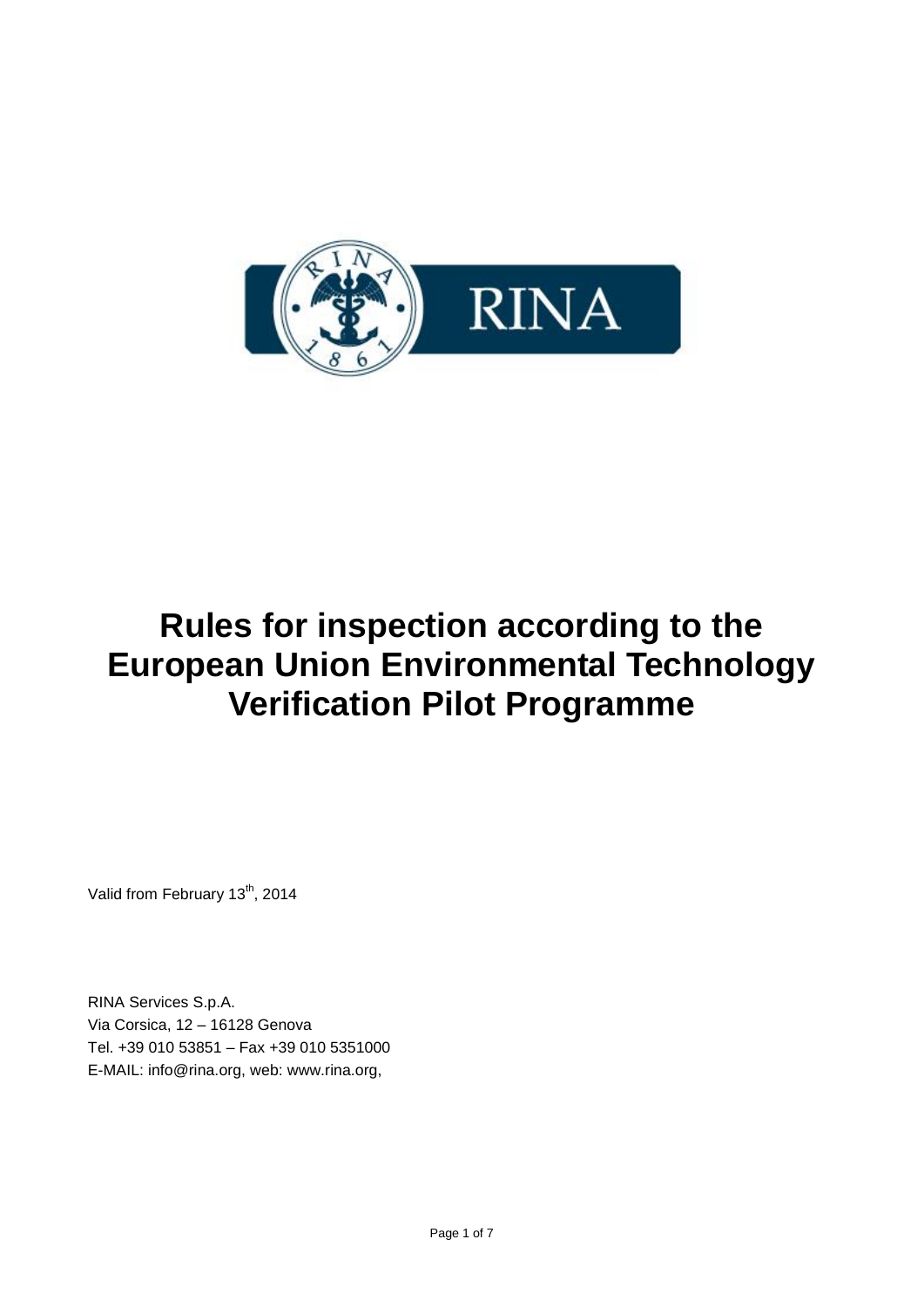# **CHAPTER 1: GENERAL**

These Rules illustrate the procedures implemented by RINA for inspection activities in connection with the pilot programme for European Union Environmental Technology Verification (EU ETV), as well as the procedure proposers are to follow to request inspection.

The objective of EU ETV inspection is to provide developers, producers and investors access to independent performance validation of innovative environmental technology through scientifically recognised procedures.

In these Rules, the terms "inspection" and "EU ETV verification" are used as synonyms.

For any issues not covered by these Rules, reference is to be made to the "GENERAL CONTRACT CONDITIONS GOVERNING SYSTEM, PRODUCT AND PERSONNEL CERTIFICATION", which can be downloaded from the web site [www.rina.org.](http://www.rina.org/)

Access to EU ETV inspection is open to all proposers which make a formal request and does not depend on whether they belong to an association or group.

RINA will apply the fees established on the basis of its current tariffs for these inspection activities, and guarantees fairness and uniformity of application.

The terminology used in these Rules is the one contained in the standards and reference documents indicated in Chapter 4.

## **CHAPTER 2: AIM AND FIELD OF APPLICATION**

These Rules establish the criteria and procedures to carry out inspection activities according to the European Union Environmental Technology Verification pilot programme and management of relations between RINA and applicant proposers.

EU ETV inspections concern innovative environmental technology and consist of an assessment of conformity in relation to the requirements applicable to the contract and to the reference standards and technical documents indicated in Chapter 4 below, by verifying that performance claims put forward by technology developers and manufacturers are complete, fair and based on reliable test results.

To access the EU ETV pilot programme, innovative environmental technology must meet the following criteria:

 be an environmental technology which is innovative in terms of design, raw materials involved, production processes, use, recyclability or final disposal when compared with relevant alternatives;

- have the potential to contribute to the efficient use of natural resources and a high level of environmental protection;
- belong to one of the following technology areas:
	- o water treatment and monitoring,
	- o materials, waste and resources,
	- o energy technologies,
- be ready for commercialisation or already commercially available.

# **CHAPTER 3: DEFINITIONS**

The definitions of some terms used in these Rules are given below:

Initial performance claim: a set of technical specifications representative of the technical performance and potential environmental impacts of a technology under specified conditions of testing or use (operational parameters).

Technical Manager: the person who takes full responsibility for ensuring that the verification activities are performed in compliance with UNI CEI EN ISO/IEC 17020:2012.

Proposer: any legal entity or natural person established within the European Union or outside it who requests an inspection activity and on the basis of which the activity is performed. It can be the technology manufacturer or an authorised representative of the technology manufacturer. If the technologies manufacturers concerned agree, the proposer can be another stakeholder undertaking a specific verification programme involving several technologies (for example, as part of pre-procurement procedures).

General Verification Protocol: means the description of the principles and general procedure to be followed by the EU ETV pilot programme when verifying an innovative environmental technology.

Specific Verification Protocol: means the protocol describing the specific verification of a technology as developed applying the principles and procedures of the General Verification Protocol.

Environmental technologies: all technologies whose use is less environmentally harmful than relevant alternatives.

Innovative environmental technologies: environmental technologies presenting a novelty in terms of design, raw materials involved, production process, use, recyclability or final disposal, when compared with relevant alternatives.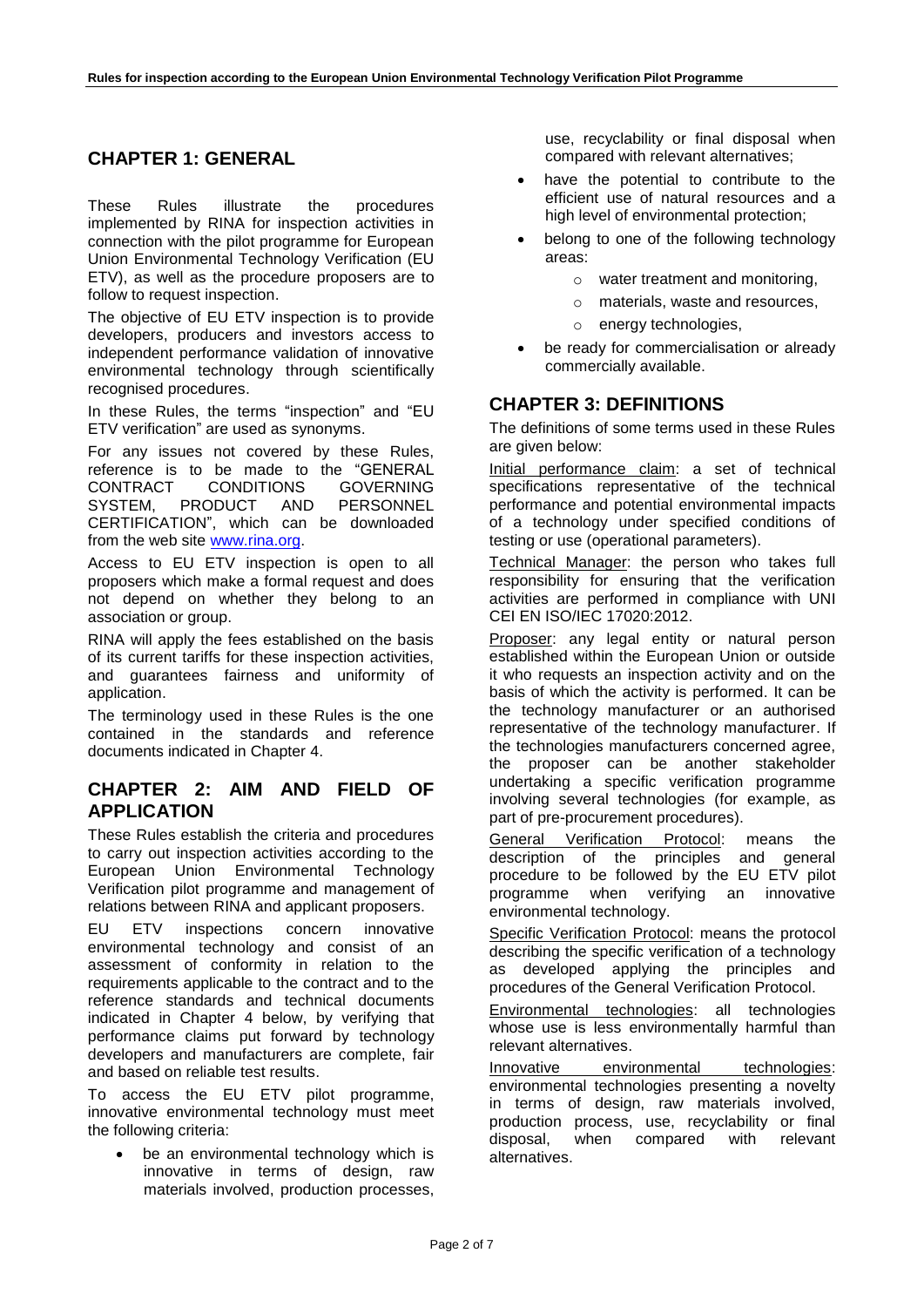# **CHAPTER 4 REFERENCE STANDARDS**

- General Verification Protocol, available from the European Commission site
- ISO/IEC 17020 Conformity assessment – Requirements for the operation of various types of bodies performing inspection
- ISO/IEC 17025 General requirements for the competence of testing and calibration laboratories
- ACCREDIA RG-03 Regolamento per l'Accreditamento degli Organismi di Ispezione

## **CHAPTER 5 CARRYING OUT EU ETV VERIFICATION ACTIVITIES**

#### **5.1 APPLICATION FOR EU ETV VERIFICATION AND ELIGIBILITY CHECK**

A proposer is to submit a request in writing for EU ETV verification: the request can also be made by e-mail, to the contact addresses available from the public site [www.rina.org.](http://www.rina.org/)

In order to perform the eligibility check of the technology, RINA sends the proposer a specially prepared form which the proposer is to fill in, sign and return to RINA.

On the basis of the information received, RINA makes a short, quick scan of some of the main characteristics of the technology to be verified in order to:

- assess the suitability of the technology for inspection;
- identify the relevant technology group;
- give a first indication of the complexity and cost of a full verification.

RINA informs the proposer about eligibility of the technology, on whether to perform a full verification or not and provides a first indication of costs.

RINA considers a technology ineligible if it does not fall within the scope of the EU ETV pilot programme, if it is not ready to market or if its performance and innovation levels are obviously too low and would harm the reputation of the EU ETV pilot programme.

Apart from these cases, the decision to proceed is up to the proposer, even when RINA does not recommend performing the verification.

## **5.2 VERIFICATION PROPOSAL**

Following a positive reply from RINA on eligibility of the technology, a proposer who intends to proceed with EU ETV inspection is to submit a proposal with all the information required.

In order to assist the proposer in preparing the proposal, RINA sends the proposer a specially prepared form for Verification Proposal. The proposer fills in and signs the Verification Proposal and returns it to RINA together with the requested documentation.

RINA examines the documentation submitted for compliance with the following:

- the relevant provisions of the General Verification Protocol of the EU ETV pilot programme,
- where relevant, the specific guidance prepared by the ETV technical working groups,

and taking due account of:

- appropriate technical standards or reference documents for the related technology group,
- the key environmental factors (in a lifecycle perspective) identified by the related technical working group.
- protocols prepared for similar technologies in the EU ETV pilot programme,
- and, where appropriate, the relevant part of protocols prepared in ETV programmes of third countries or in pilot or research projects,
- any recommendations from the advisory forum.

RINA may ask the proposer to revise or complete the Verification Proposal.

RINA prepares a quotation: it provides a detailed cost estimate on the basis of the expected workload for the service offered, together with a list of potential tests and analyses to be performed.

On receipt of acceptance of the quotation and of the signed order, following a preliminary review to check they are complete, RINA will inform the proposer that the order has been accepted.

On the basis of the contract and technical reference documents, RINA plans the inspection activities and defines the audit team, identifying qualified and independent verifiers to carry out the inspection.

The names of the verifiers who will be part of the audit team are communicated to the proposer who may ask, in writing, for them to be replaced, giving its reasons.

### **5.3 DEFINITION OF SPECIFIC VERIFICATION PROTOCOL**

The proposer and the verification team are responsible for defining the Specific Verification Protocol on the basis of the provisions of part B of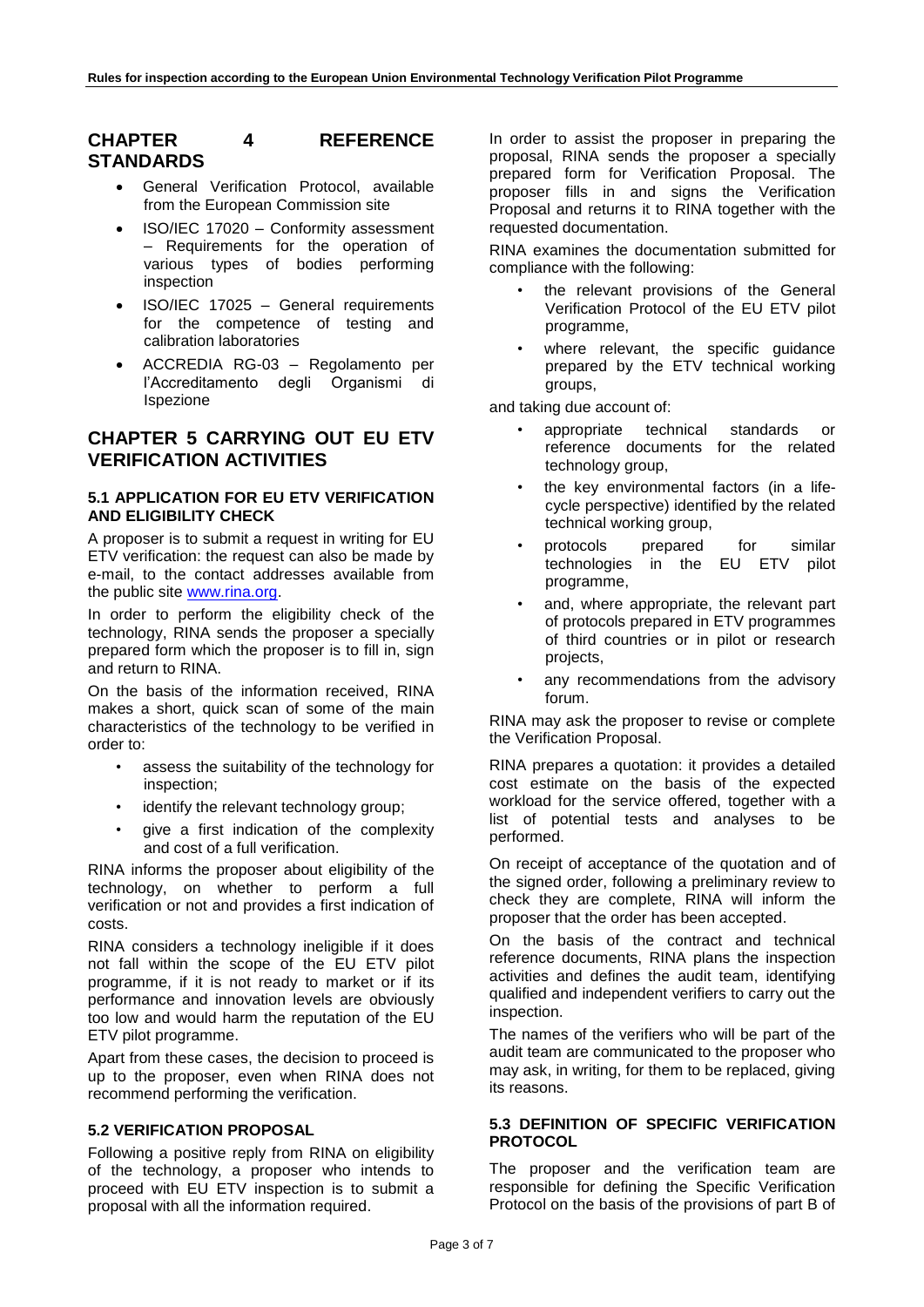the General Verification Protocol of the EU ETV pilot programme and of any relevant document provided in the EU ETV pilot programme through the technical working groups or steering group.

The proposer prepares a first draft of the Verification Protocol and submits the draft to the verification team.

The Specific Verification Protocol is also examined by external, qualified and independent technical experts.

The names of the external technical experts are communicated to the proposer who may ask, in writing, for them to be replaced, giving its reasons.

In order to define the Specific Verification Protocol, agreement has to be reached with the proposer on the performance parameters (i.e. the revised performance claim), on the type of tests, on data quality and on requirements on test data, measurement and calculation.

RINA requires the proposer's formal acceptance of the Final Revision of the Specific Verification Protocol.

In the case of a disagreement between the Verification Body and Proposer or another party in relation to the ETV pilot programme, the relevant technical working group may be asked by the Commission services, the Verification Body or the other party for an opinion. If the Verification Body decides not to follow the opinion of the technical working group, a detailed report justifying this decision should be addressed to the Commission services and to the accreditation body having accredited the Verification Body for the ETV pilot programme. The Commission services or the accreditation body (ACCREDIA) may decide appropriate measures on the basis of this report. In any case, RINA reserves the right to terminate the contract in the case of non-acceptance of the Statement of Verification by the Proposer within 3 months from RINA approval, requiring payment for the activities carried out, according to the contractual agreement.

#### **5.4 ASSESSMENT OF EXISTING DATA**

The proposer provides the verification team with the available technical documentation on existing data, i.e. data obtained prior to approval of the Specific Verification Protocol. The team assesses the acceptability of the data submitted in relation to the Specific Verification Protocol and to the data quality required. If necessary, the verification team may ask the proposer for additional tests to conform to the Verification Protocol.

RINA carries out an initial assessment of the supporting evidence backing the performance claim given in the proposal, which also includes acceptability of the test data submitted and determines whether additional tests or measures are necessary to comply with the requirements of the verification under the EU ETV pilot programme, as indicated in the Specific Verification Protocol.

RINA will decide on acceptance and/or the need for additional tests.

#### **5.5 ASSESSMENT OF THE TEST BODY**

In the cases required by the GVP, the verification team conducts an audit on the Test Body. In the case of an unfavorable outcome of the audit, the Proposer has three options:

- 1. require RINA to perform an additional audit before going ahead with the testing phase (this additional activity requires a new contractual agreement)
- 2. make use of a different Test Body (accredited ISO 17025 for methods within the relevant area of analysis)
- 3. make use of a different Test Body (not accredited ISO 17025 for methods within the relevant area of analysis): also in this case an additional audit is necessary before going ahead with the testing phase (this additional activity requires a new contractual agreement)

#### **5.6 TESTS AND TEST PLAN**

If additional tests are necessary, the proposer is to designate one or more test bodies.

The proposer may perform the necessary tests inhouse. In this case, the test plans, all preparatory measures such as sampling and the tests themselves are prepared and implemented in agreement with and, if necessary, witnessed by an independent test body.

The test body or the proposer, in the case of tests carried out in-house, prepares the "Test Plan", performs the tests and drafts a "Test Report" on the basis of specially prepared forms provided by RINA based on the requirements of the Verification Protocol.

Analysis laboratories are to be accredited in accordance with ISO/IEC 17025 - General requirements for the competence of testing and calibration laboratories, for the pertinent analysis methods.

#### **5.7 ASSESSMENT OF ALL DATA AND VERIFICATION**

The final assessment of data starts when the performance data, including the test report data and acceptable data from the existing data prior to verification, are considered complete by RINA.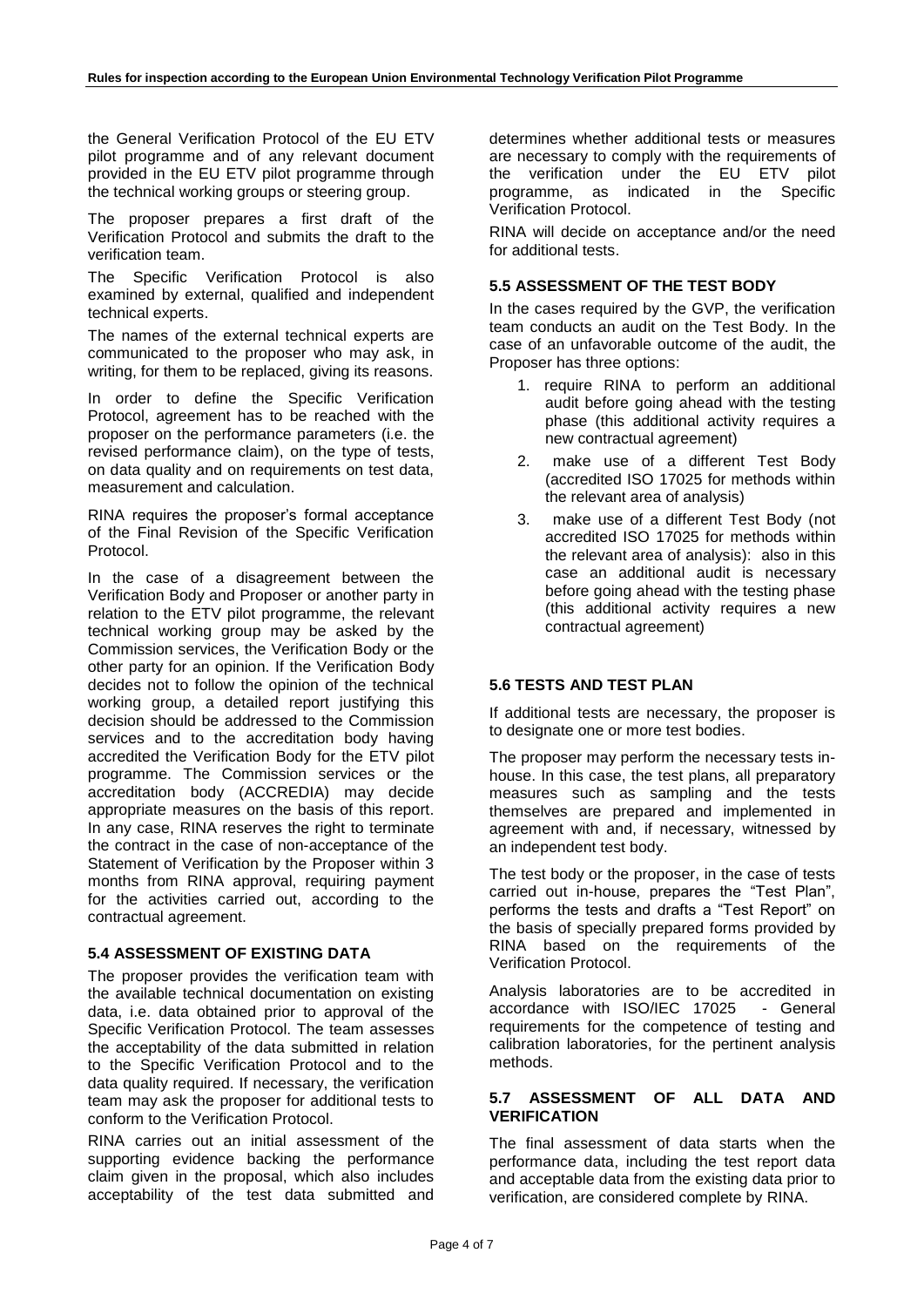They also have to satisfy data quality requirements as provided in the Specific Verification Protocol. The verification body undertakes a final assessment of these data, reviews the procedures followed during testing and determines if there is a defendable and complete data set for verification and reporting.

#### **5.7 DRAFTING THE VERIFICATION REPORT AND STATEMENT OF VERIFICATION**

Following final assessment of the data, the verification team draws up a Verification Report which includes all relevant documents produced during verification such as the quick scan, proposal, specific verification protocol, test plan and test report.

The team also draws up a Statement of Verification.

The Statement of Verification is a summary of the verification of about 4 pages and includes a summary description of the technology and purpose, the verified claim related to performance parameters, test design, operation conditions, test results and additional information.

The Verification Report and Statement of Verification are also reviewed by qualified and independent, external technical experts.

The names of the external technical experts are communicated to the proposer who may ask, in writing, for them to be replaced, giving its reasons.

Following possible revision and with the agreement of the proposer, the Statement of Verification approved by RINA is registered and published by the Commission services or by a body designated by the Commission services.

In the case of a disagreement between the Verification Body and Proposer or another party in relation to the Statement of Verification, the relevant technical working group may be asked by the Commission services, the Verification Body or the other party for an opinion. If the Verification Body decides not to follow the opinion of the technical working group, a detailed report justifying this decision should be addressed to the Commission services and to the accreditation body having accredited the Verification Body for the ETV pilot programme. The Commission services or the accreditation body (ACCREDIA) may decide appropriate measures on the basis of this report. In any case, RINA reserves the right to terminate the contract in the case of nonacceptance of the Statement of Verification by the Proposer within 3 months from RINA approval, requiring payment for the activities carried out, according to the contractual agreement.

# **CHAPTER 6 USE OF THE STATEMENT OF VERIFICATION AND ETV LOGO**

The Statement of Verification may be used by the proposer in any dealings with other organisations, for marketing purposes and for official approval and may be included in the technical documentation of the verified technology. The proposer is to make the statement available in full and is not to use parts of the statement for any purpose.

The proposer may quote the Statement of Verification as follows: the XX technology has been verified for the purpose PP in YY matrix by QQ verification body on DD.MM.YYYY. The Statement of Verification has been registered under number NN and is accessible at the following address: http://iet.jrc.ec.europa.eu/etv/ or on the dedicated website designated by the Commission services.

The proposer is not to use the ETV logo alone, neither on products nor on published matter (printed, web or other) other than the Statement of Verification.

The proposer is obliged to report any information on changes in the technology to RINA with the data needed to evaluate whether the conditions for verification have changed.

If, after evaluation, RINA concludes that the conditions for verification have changed, the proposer is to start a new verification procedure for this technology or, alternatively, the Statement of Verification is to be withdrawn. The General Verification Protocol of the EU ETV pilot programme may provide for a simplified procedure to be followed in the case of a new verification of a formerly verified technology. The Verification Report is considered proprietary to the proposer. However, for reasons of transparency, proposers are recommended to accept publication of the Report, hence enabling its publication via the ETV – programme information channels. If the Verification Report is published, then the full report is to be published. Publication of parts of the Verification Report is acceptable only if the legitimate interests of the proposer in relation to the verified technology, in particular intellectual property, could suffer disproportionately great harm because of the full publication of the Report. In the case of publication of parts of the Verification Report, the verification body should check, before publication and at the cost of the proposer, that the parts to be published may not lead the reader to misinterpret the meaning or results of verification under ETV.

The Verification Report is to be accessible upon request by other verification bodies, by the Commission services, by national accreditation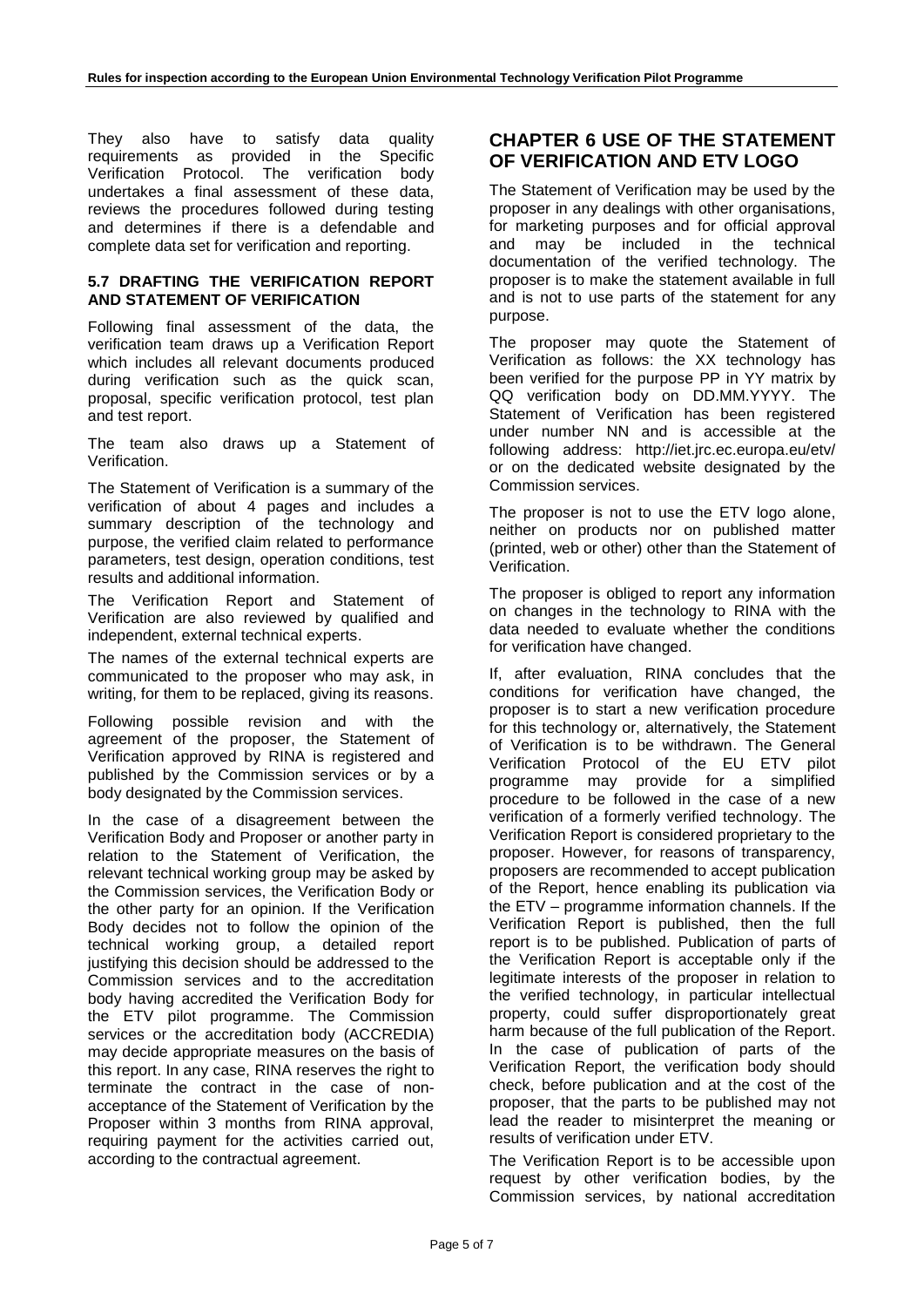bodies and by members of technical working groups, under the same conditions of confidentiality applicable to the verification body. EU and national control authorities (including the EU Court of Auditors and Anti-Fraud Office) can request access under relevant procedures.

The Statement of Verification is published by the Commission services.

The Statement of Verification will be withdrawn by RINA if misused by the proposer. Misuse is defined as violation of the conditions of the EU ETV programme. In the case of withdrawal, the Statement of Verification and the Report or parts of the Report are to be removed from the web.

## **CHAPTER 7 CONFIDENTIALITY**

RINA observes professional secrecy with regard to all information obtained in carrying out its tasks during the verification activities according to part B of the General Verification Protocol, except in relation to the Commission, the European Court of Auditors, the competent authorities of the Member States in which its activities are carried out and Accreditation Bodies; proprietary rights are protected.

RINA guarantees the proposer that the activities of its subsidiaries or subcontractors do not affect confidentiality.

## **CHAPTER 8 IMPARTIALITY**

RINA guarantees that it is not involved in activities which could be in conflict with its independence of judgement or integrity in relation to the verification activities for which it has been selected. This also applies to its top level management, to the personnel assigned to carry out the verification tasks as well as to consultancy services.

RINA guarantees the proposer that the activities of its subsidiaries or subcontractors do not affect the objectivity or impartiality of the verification activities; it guarantees that it carries out the verification activities with the highest degree of professional integrity and the requisite technical competency in the specific field and that it is free from all pressures and inducements, particularly financial, which could influence its judgement or the result of the verification activities, especially as regards people or groups of people with an interest in the results of the verifications.

# **CHAPTER 9 PROPOSER'S RESPONSIBILITIES**

The proposer is responsible for reviewing and approving the plans and reports prior to their validation by RINA; for providing timely access to technology, accessories, manuals and training; for

contracting and paying the test bodies for any services provided by analytical laboratories (for example, in the case of in-house testing); for compliance with the rules for use of the Statement of Verification.

If further tests are necessary after assessment of existing test data, the proposer can carry out the necessary tests in-house provided the testing plans and all preparatory measures, such as sampling and the tests themselves, are prepared and implemented in agreement with RINA or with an independent test body which fulfils the requirements of part C of the General Verification Protocol. The test report is to be drawn up by the proposer and approved by RINA or by the test body.

## **CHAPTER 10 RINA RESPONSIBILITIES**

RINA guarantees that it is able to undertake all the tasks assigned to it in the technology groups for which it is accredited, whether or not these tasks are performed by it directly or on its behalf and under its responsibility.

RINA has in place a system of quality management and quality assurance documenting, coordinating and monitoring the measures taken to ensure that the verification activities are implemented in compliance with the requirements of the General Verification Protocol.

RINA is responsible for having at its disposal either personnel with technical knowledge and sufficient and appropriate experience to perform the verification tasks or, if the above personnel includes external experts, the necessary agreements or conventions ensuring availability of personnel concerned by ETV procedures.